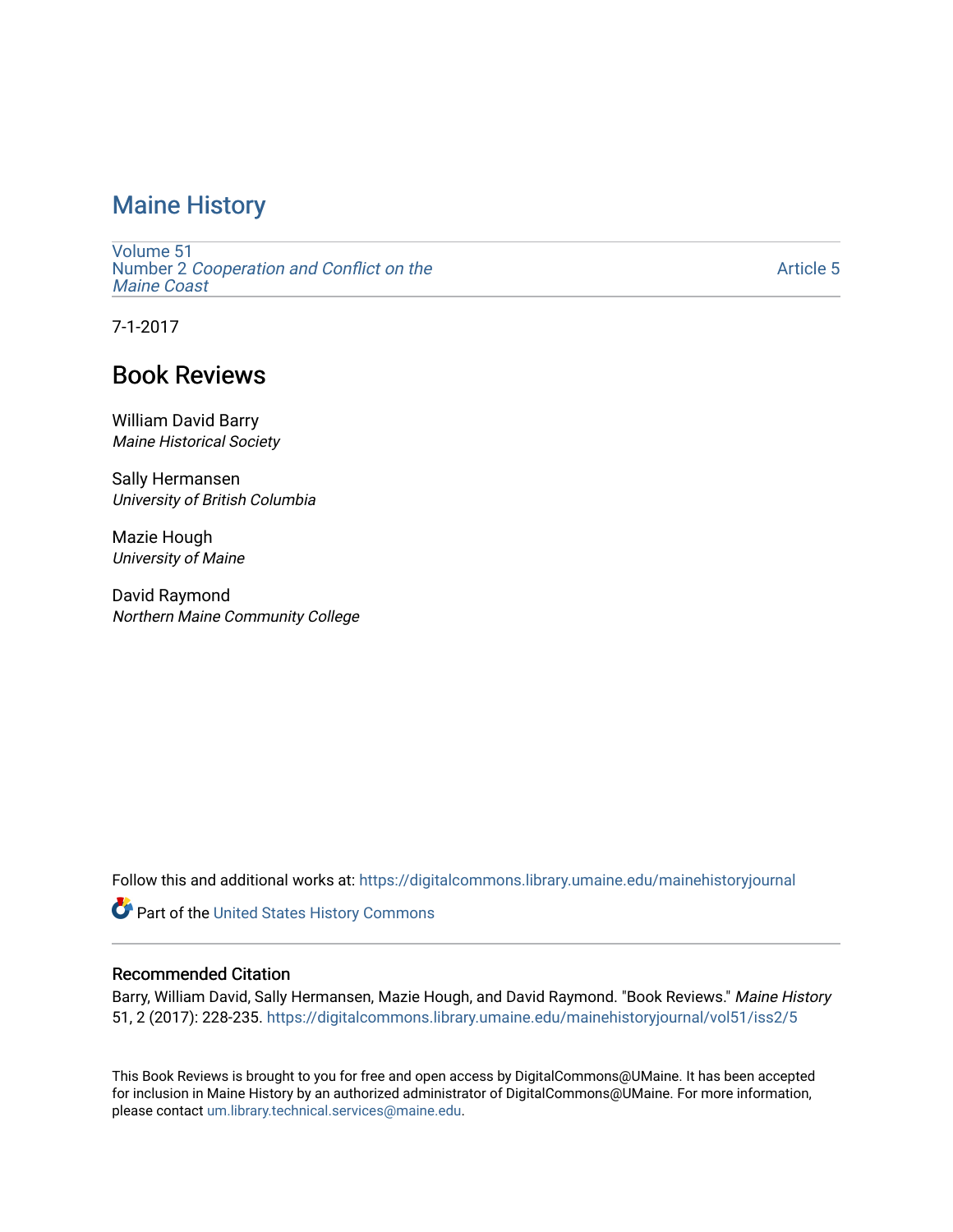# BOOK REVIEWS

*Time-Line of Selected Highlights of Maine Labor History: 1636–2015*. By Charles A. Scontras. (Orono, Maine: Bureau of Labor Education, University of Maine, 2016. Pp. 189. Paper. \$15.00)

For individuals interested in the history of the wage earner and how generations of men, women, and children struggled to live in and shape Maine, Dr. Charles A. Scontras, historian and research associate at the Bureau of Labor Education at the University of Maine, has forged a necessary and reliable tool. Running 189 pages, the booklet updates the author's 2006 volume of the same title,which numbered 66 pages. New research informs the early years with facts and context while taking the reader-historian further into the years of deindustrialisation, global free trade, political uncertainty, and widespread fear for the future of labor and the nation itself.

Since the launching of his pioneering study, *Organized Labor and Labor Politics in Maine, 1880–1890* (University of Maine Press, 1966), Scontras has led the effort to understand and document the role of workers in a state that has often been none too friendly to organized labor.In his own right, he has written some fifteen books on the subject and, in so doing, has constructed a unique framework that is sweeping, detailed, readable, and always accurate.

Of course, other authorities have made important contributions to labor history, including the following works: *Pain on Their Faces: Testimonies on the Paper Mill Strike, Jay, Maine, 1987–1988* by Peter Kellerman and the Jay–Livermore Falls Working Class History Project (Apex Press, 1998); *The Lobster Gangs of Maine* by James M. Acheson (UPNE, 1988); and *Seated by the Sea: The Maritime History of Portland and Its Irish Longshoremen* by Michael C. Connolly (University Press of Florida, 2011). These, however, are few and scattered. Important studies of our lumber, stone, textile, pulp and paper, shipbuilding, and educational and governmental sectors are, of course, present but tend to treat workers as elements of a larger story. Ofttimes, organized labor is delineated as more of an irritant than as the driving productive force that supports whole families and towns. The daily flesh-and-blood efforts and accomplishments of em-

*Maine History : Summer*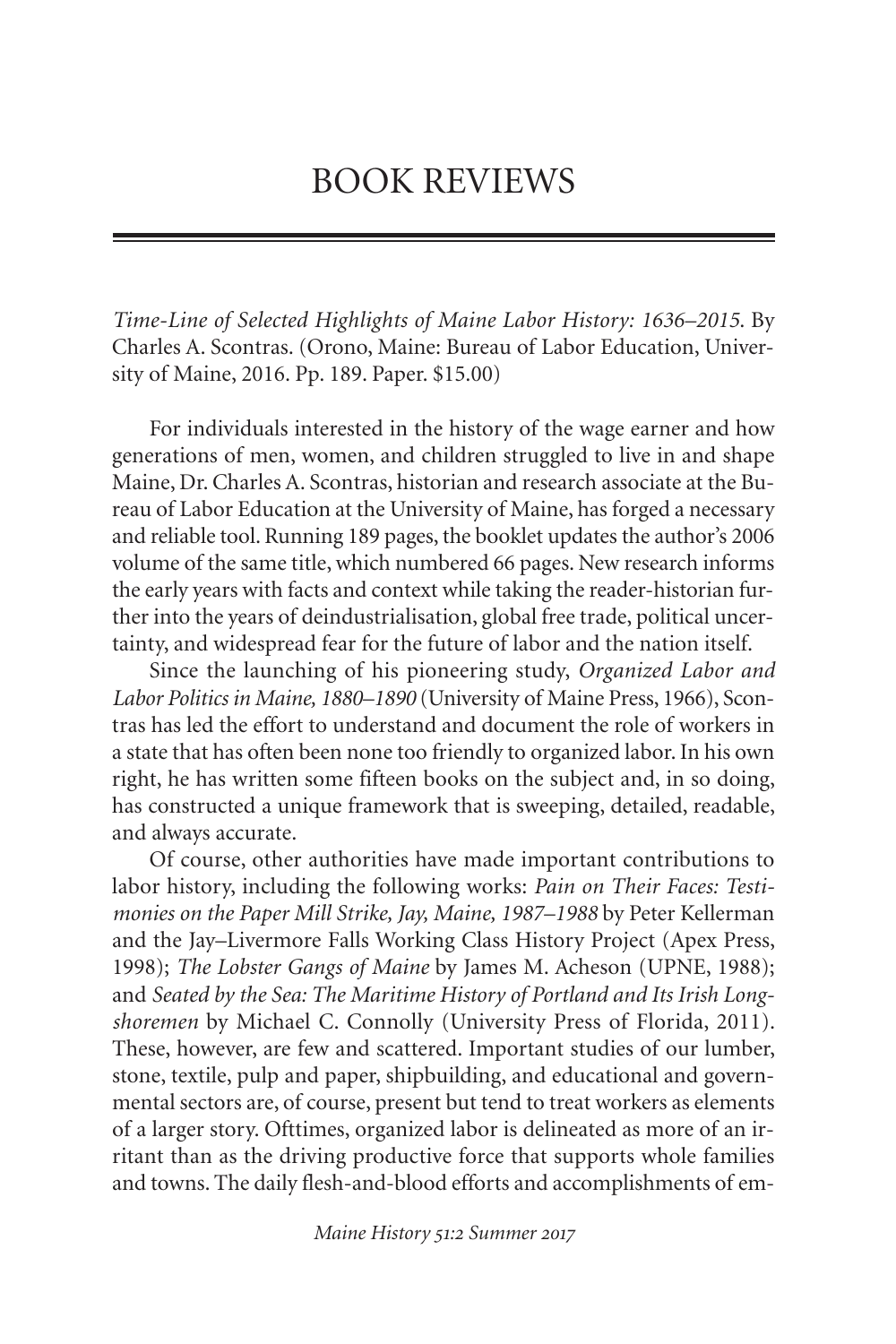ployees are often eclipsed by the careers and architectural wonders of the so-called self-made industrialists, the employers. National monuments in granite and marble still glimmer and shine in the places of power while quarry towns lie abandoned and unincorporated and mills and factories stand empty like medieval follies marking the last generation's dominant economy. The social cost is striking, but without such factories there would have been no Millinocket, virtually no Rumford, and no ethnic mix in the big woods.

Scontras provides a timeline rather than a polemic, but the discerning reader will see what muscle, brain, and ambition have done since the arrival of Europeans. His work is an honor roll and a butcher's bill of labor in Maine. It is raw, factual, and it freights many attitudes between the reports of flush times and hard times.

Scontras notes that the first strike over working conditions in what became the United States took place in Cape Elizabeth in 1636. Workers and fishermen protested against the proprietors' agents who withheld their wages for a year.As of 2015, the Governor of Maine was attempting to "lift child work restrictions," and the International Brotherhood of Electrical Workers and the Communication Workers of America strike against Fair-Point Communications proved successful. The cycle goes on, and the story is between the lines of this volume. The author, who is working on a sweeping history of Maine labor, has done scholars a major service once again.

> WILLIAM DAVID BARRY Maine Historical Society

*Historical Atlas of Maine*. Edited by Stephen J. Hornsby and Richard W. Judd; cartographic designer Michael J. Hermann.(Orono, Maine: The University of Maine Press, 2015. Pp. 203. Hardcover. \$75.00)

This beautiful atlas is not designed by academics for academics; it is designed by academics for "the people of Maine" (introduction), including general residents, educators, and students interested in Maine and its history. On each of the seventy-six plates, the information presented is easily understood by those who are not experts in the historical significance of particular themes.Yet, each plate is rich in detail, and includes image, map, and graph credits; further readings; and acknowledgements.

Transforming the research products of thirty-three different contrib-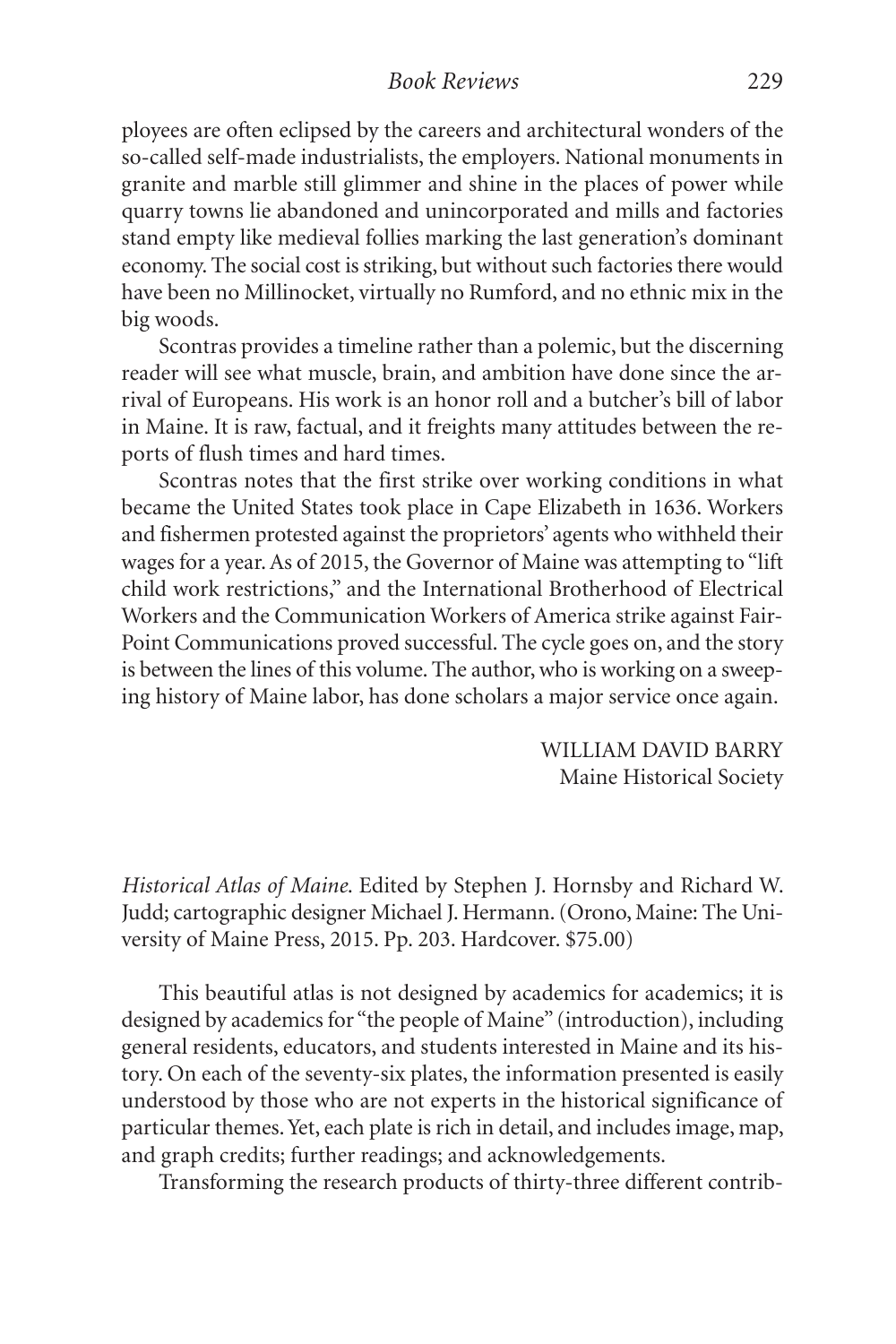### 230 *Maine History*

utors and their teams of graduate and undergraduate students into these seventy-six visual narrative plates, each measuring a mere eighteen inches across and thirteen inches high, is a daunting task for both the historical researcher and the cartographic designer. Months and often years of research has to be encoded into a visual narrative—told through a title, some minimal text, maps, photos, charts, and diagrams—that unfolds the information on the plate. For example, Plate 52, "Sardine Canneries," presents a snapshot of the importance of herring and sardine processing around 1900. One paragraph describes the industry in a general fashion, situating Maine in the United States with an accompanying map of canned fish production in 1900. We see the importance of Maine and of the sardine resource in an instant. Pie charts denote the value of canned fish in the United States, and then in Maine, using an image of the sardine can label that many will remember. The plate goes on to depict three largerscale maps of the regional distribution of canneries in Maine and includes a three-dimensional drawing of a cannery and accompanying floor plans, two photos of canneries, a line graph of sessional employment, and two more short paragraphs of explanatory text. The visual information is extremely well presented, interesting, and varied and therefore easily decoded and understood by the reader. Another example, Plate 72, "Vacationland," presents the research through six maps of Maine, depicting various categories of vacationland (camps, hotels, parks, ski resorts etc.), scanned images of historical hand-drawn maps, photos, and four time-series maps of the growth of vacation properties along a lake from 1900 to 1990. Each of these plates tells an engaging story of the relevance of sardines and vacationland to the historical development of Maine; each opens up ideas for further discussion and research.

The seventy-six plates are organized chronologically over four time periods: Part I, "From Ice Age to Borderland, 13,000 BP to 1790" (10 plates); Part II, "Shaping Maine, 1790–1850" (18 plates); Part III, "Industrial Maine, 1850–1910" (25 plates); and Part IV, "Maine in the Modern Era, 1910–2000" (14 plates). In the introduction to the atlas, the editors describe three overarching themes: Native peoples from pre-contact history to the Maine Indian Claims Settlement Act of 1980; Euro-American exploration and exploitation of natural resources from colonial contact to the present; and the rise of environmental awareness from the mid-nineteenth century. Although there are numerous approaches to organizing material in an atlas, a historical atlas suggests that chronological organization is the most obvious.While this certainly makes sense, it would have been interesting to see a few plates organized thematically—for example, population growth, changes over time to first peoples'territory, and inter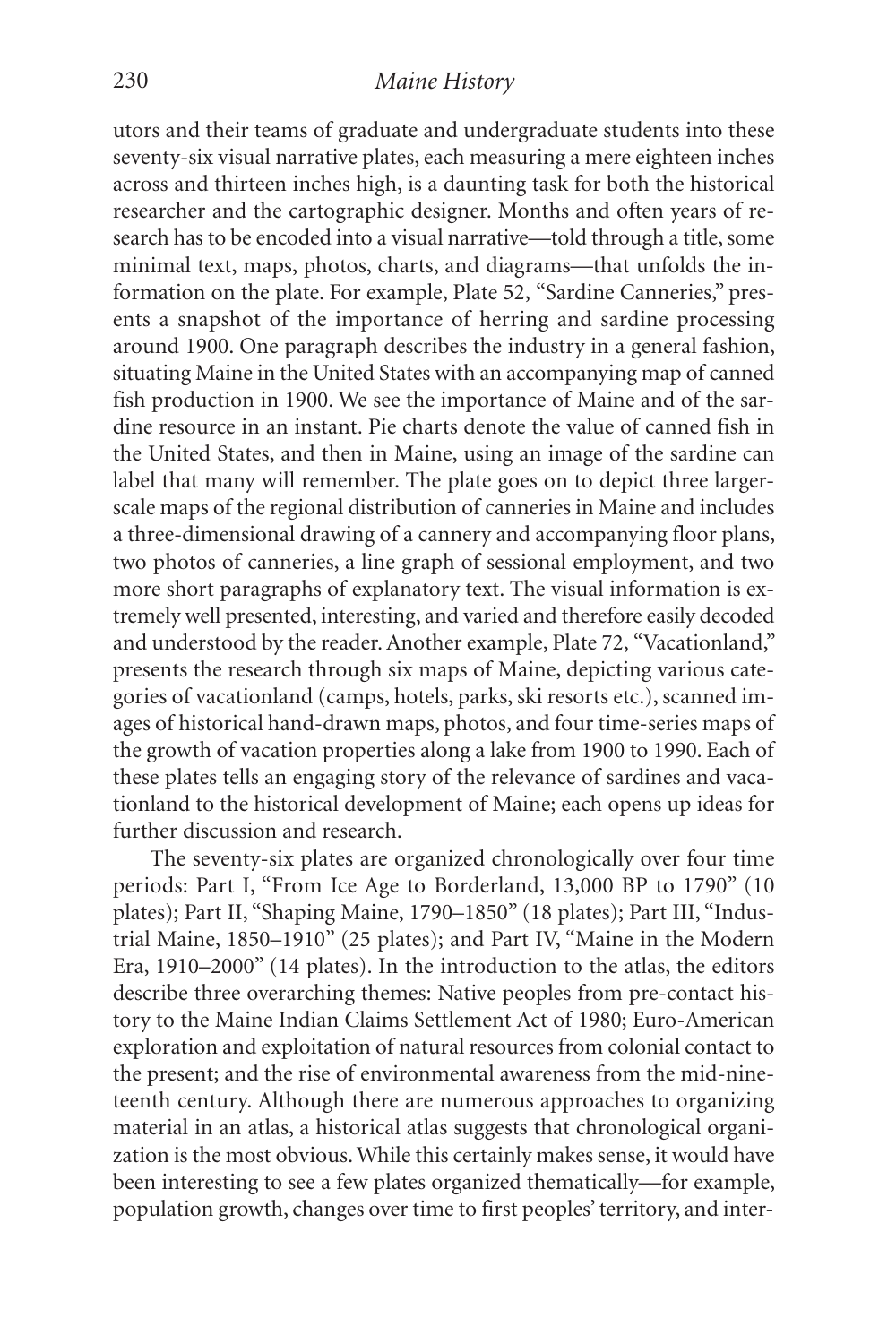national and state borders. Some of this information is readily available in plates throughout the atlas (population density maps from 1790 to 2000 on plates 19, 26, 37, 62 and 76), and the maps could easily be extracted and grouped in a time series. Perhaps the next step in this magnificent portrayal of the history of Maine would be an online version, where readers could view each plate as a whole and then have maps arranged as well by themes such a population expansion. This online version would also greatly impact high schools and teachers,who could develop teaching materials from the atlas.

As noted in the introduction, the representation of materials in the atlas is modeled after the Historical Atlas of Canada series (University of Toronto Press, 1987–1993), the *New Zealand Historical Atlas* (David Bateman, 1997), and the *Historical Atlas of the United States* (National Geographic Society, 1988). The design of the plates in the *Historical Atlas of Maine* follows most closely the Historical Atlas of Canada series. The cartographic representation of scholarship is clean,simple, and not overly visually complex, utilizing maps with pleasing muted colours, limited coastal line-work, all of which facilitate decoding the information during map reading. That said, given the leap in technology and advancement in geovisualization from the Historical Atlas of Canada series in the 1980s to today, the cartographic representation and overall layout of the plates in the *Historical Atlas of Maine* seems cautious at times. Even the older historical atlases, such as the *New Zealand Historical Atlas* (see plates 26 and 42) and the *Historical Atlas of the United States* (see pages 74–75) utilize some creativity in visualizing information in oblique perspective views and infographics.

But any criticism of this beautiful work is a mere quibble. The *Historical Atlas is Maine* is highly recommended to the residents of Maine and others interested in the visual narrative of historical scholarship.

> SALLY HERMANSEN University of British Columbia

*Voting Down the Rose: Florence Brooks Whitehouse and Maine's Fight for Woman Suffrage*. By Anne B. Gass.(Rockland: Maine, Maine Authors Publishing, 2014. Pp. 294. Paper. \$16.95)

In 1919, Mainers, both men and women, went to the polls to vote on whether or not women should have the right to vote in presidential elec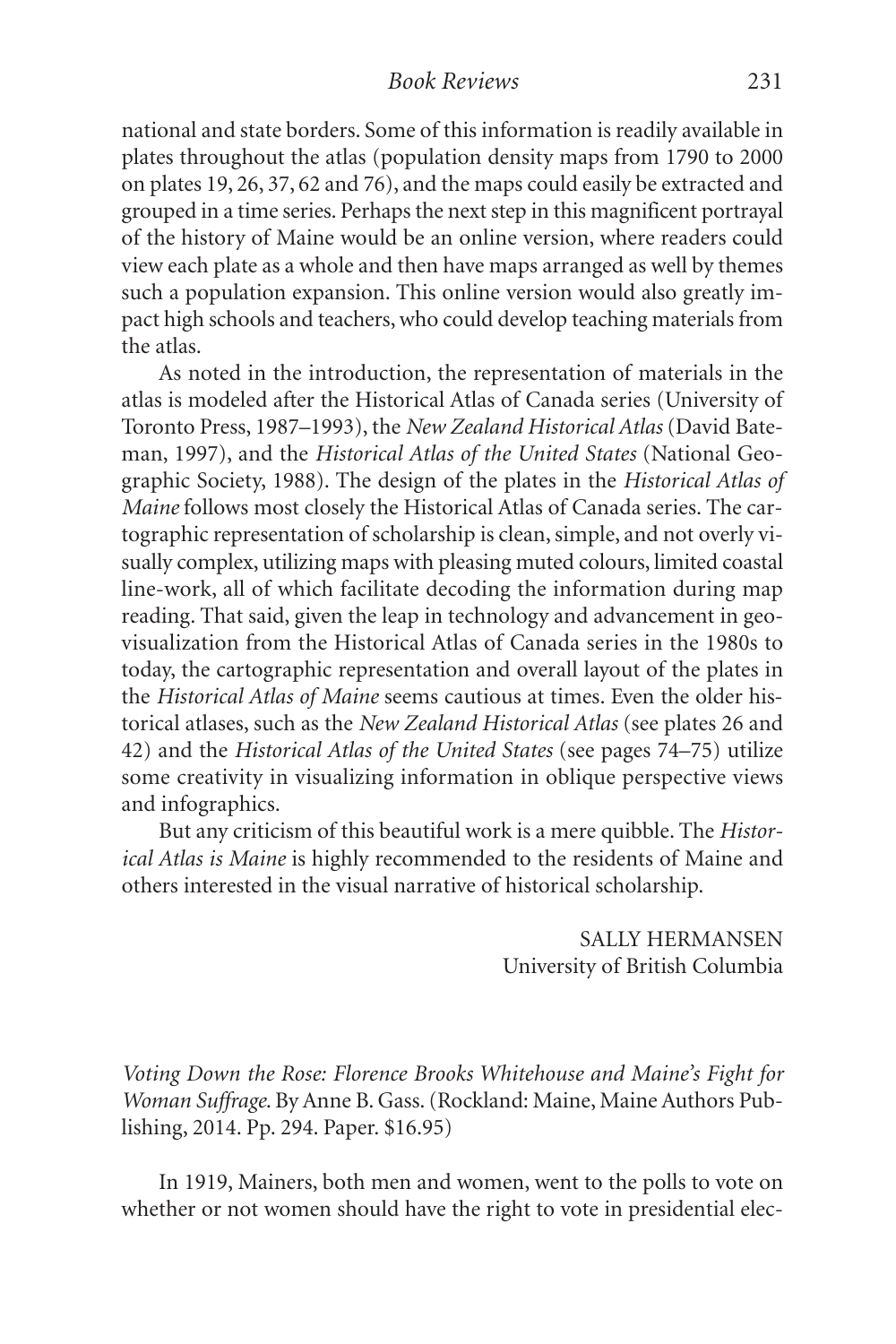tions. This suggests that Maine was out of step with the nation, which had already (of course) ratified the Nineteenth Amendment. Anne B. Gass's carefully researched book on her great grandmother, Florence Brooks Whitehouse, however, convincingly argues that what happened in Maine was directly connected and at times pivotal to what was happening at the federal level and that Whitehouse was instrumental to the success of both. While the story of the federal movement has been told in detail, *Voting Down the Rose* shows how, far from being a backwater, Maine provides the perfect vantage point from which to understand the complex challenges that the suffrage activists faced in the last great push for the vote, from 1913 to 1919.

Whitehouse, wife of a prominent lawyer in Portland, novelist, playwright, and mother of three, attended a suffrage debate and decided to research the issue to make up her own mind. She never looked back. "The work I do for suffrage," she later explained, "is fifty times more valuable to the community than ten times the work on charities or any social work would be" (19).

Like other middle class women in Maine's larger cities, Whitehouse joined the Maine Woman's Suffrage Association. Unlike others, however, she also joined the more radical Congressional Union. She never disengaged from either, though both pressured her to make a choice between them, and for the next seven years she astutely balanced the strategies of both—even establishing her own Suffrage League committed to accepting "all styles of advocacy for woman suffrage" (123). This acceptance by someone empowered by privilege and recognized as "one of our best organizers" (23) enables us to see the grass-roots movement in full detail.

In 1913, the stakes were high. Suffragists had been active since 1848, and yet, still only nine states and one territory had granted women suffrage. That year, Alice Paul broke with the dominant National American Woman Suffrage Association (NAWSA) to push for a federal amendment to the Constitution. She and her colleagues in the newly formed Congressional Union held political parties, rather than individuals, accountable. They did not ask for the vote; they demanded it and eventually picketed the White House, threatening to burn an effigy of President Woodrow Wilson himself. "Kaiser Wilson," they challenged, "have you forgotten your sympathy with the poor Germans because they were not self governing?" (114) The NAWSA chided its more confrontational sisters and, although it, too, eventually turned from organizing state-by-state to pushing for the federal amendment, it stressed the importance of maintaining acceptable womanly behavior.

In Maine, the two groups worked contentiously together to push for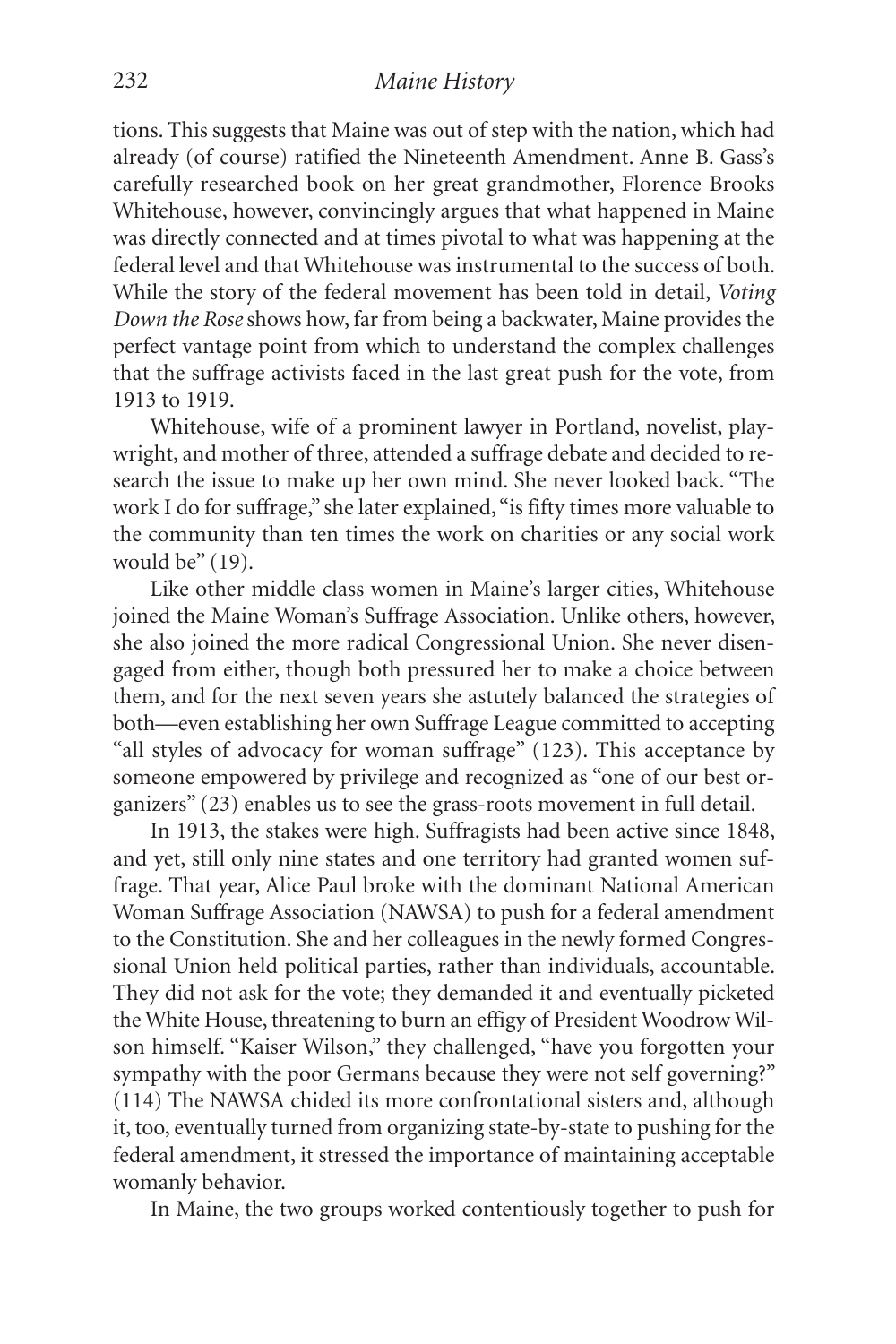a state referendum. When that failed, they pressured Senator Hale to provide one of the two votes needed in Congress to approve the federal amendment. He insisted he must abide by the vote of the men in his state. Finally, they worked for a presidential suffrage referendum and, as that campaign was underway, pushed for the ratification of the Nineteenth Amendment. They faced a groundswell of opposition among women, infighting within the movement, and a nation distracted by World War I. In addition, they had to balance their activism with family demands.In 1918, Whitehouse, who had two sons fighting in Europe and a third facing corrective surgery, wrote Paul, "This all sounds 'weak sistery' (sic) to you I am afraid, but unfortunately for suffrage, none of us can give our undivided time and attention to it" (174).

Whitehouse embraced the strategies of the NAWSA—publicizing suffrage rallies with girls handing out daffodils and editing a special suffrage edition of the *Daily Eastern Argus*. But she also engaged in direct political action, as when she attended the state Republican convention. Meeting privately with Senator Hale,who noted he did not approve of women picketing, Whitehouse retorted, "Of course you don't Senator. No man who does has a political position. You like the ineffective way the National (NAWSA) has of saying 'please,' but that is not what is bringing lawmakers over. We are playing politics" (142).

Sometimes the Congressional Union's more radical actions hindered Whitehouse's efforts."There is not a shadow of a doubt," she wrote to Paul, "that you are hurting the Maine cause in picketing" (110). At other times, Paul provided crucial support. When the Maine Federation of Labor sent a letter to every Maine legislator opposing ratification, Paul persuaded the Women's Trade Union League to send letters in support.

Gass has done extensive research that provides context for understanding the strategies and challenges that Whitehouse faced. She also has drawn from a wealth of letters to make Whitehouse and those who worked with and against her come alive. From this rich detail we get a full view of this indefatigable activist and of the community that surrounded her. As one visiting Congressional Union member wrote: "Portland is great, but the people—Gosh—they resemble mahogany furniture. They are so damned dignified" (147).

The multiple footnotes for one sentence are distracting, but only in a minor way. This is a readable and thorough history of the suffrage movement from a unique perspective and one that women's historians and Maine historians would do well to consult and assign in class.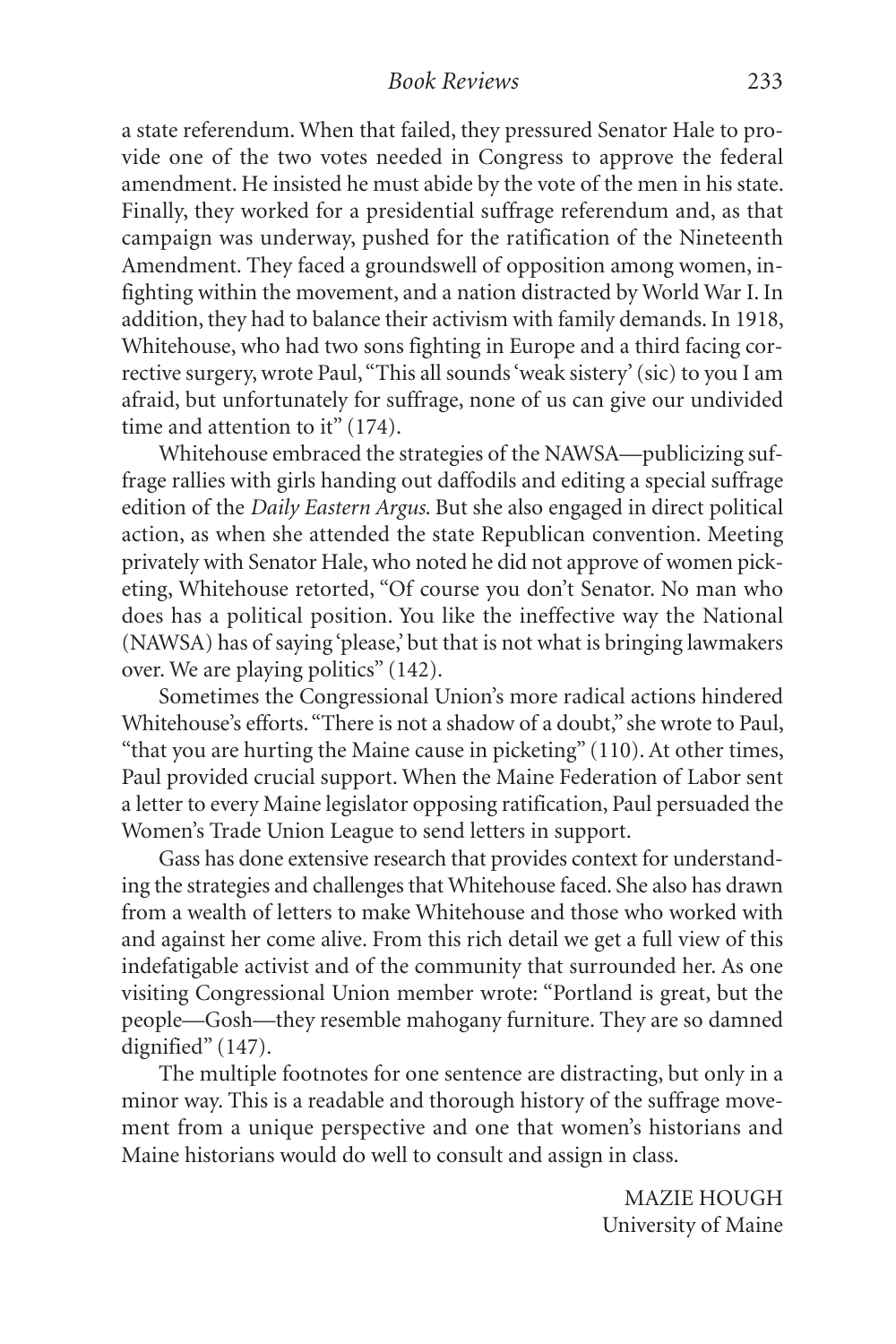#### 234 *Maine History*

*Rally the Scattered Believers: Northern New England's Religious Geography*. By Shelby M. Balik.(Bloomington, IN: Indiana University Press, 2014. Pp. 295 Hardcover. \$60.00)

In the days of the early republic, a "religious revolution" shifted the religious allegiance in Maine away from the established Congregational Church toward a broad spectrum of dissenting sects, such as Baptists, Methodists, Universalists, and Shakers. In 1790, seventy percent of all churches in Maine were Congregationalist, but, by 1820, Congregationalists accounted for only twenty percent of churches. Stephen A. Marini has explained this decline as a cultural victory for the democratic theology and politics of the various dissenters over the more traditional theology and conservative Federalist politics of the Congregationalists. This new study by Shelby M. Balik challenges Marini's cultural interpretation with a spatial explanation that claims that religious geography—not evangelicalism or politics—was responsible for the shift.

Balik's book is not a traditional study of religion that focuses on theology or the fate of denominations. Rather, her focus is on the influence of physical location on religious institutions and the spiritual space occupied by clergy and laity. According to Balik, "northern New England's religious culture came less from where people worshiped, or even how they did, than the communities that coalesced and converged as people moved through physical space" (9). Three crucial forces shaped northern New England during the 1780s to the 1830s: parish or town churches, itinerant ministers, and denominational churches. Town churches were the legacy of Puritanism that required towns to build a meeting house and pay a minister's salary. Everyone in the parish was taxed to provide financial support whether they were a member of the church or not. In turn, the church was to provide the spiritual and moral glue to hold the community together.

The parish church system fell apart in the hinterlands where there was not insufficient population to form either a town or a church. Difficult terrain slowed community building, and diversity of the settlers, composed largely of dissenters from Congregationalism, slowed church formation. In this spatial and spiritual void, Baptists, Methodists, and Universalists were able to make inroads among the populace by virtue of an "itinerant enterprise" (44). Roving preachers traveled through the countryside preaching the gospel, winning converts and "rallying the scattered believers" into "headless churches" (207), i.e., ones that lacked a minister, before moving on to the next region. Denominations underwrote most of the costs of these wandering missionaries and provided local, regional, and